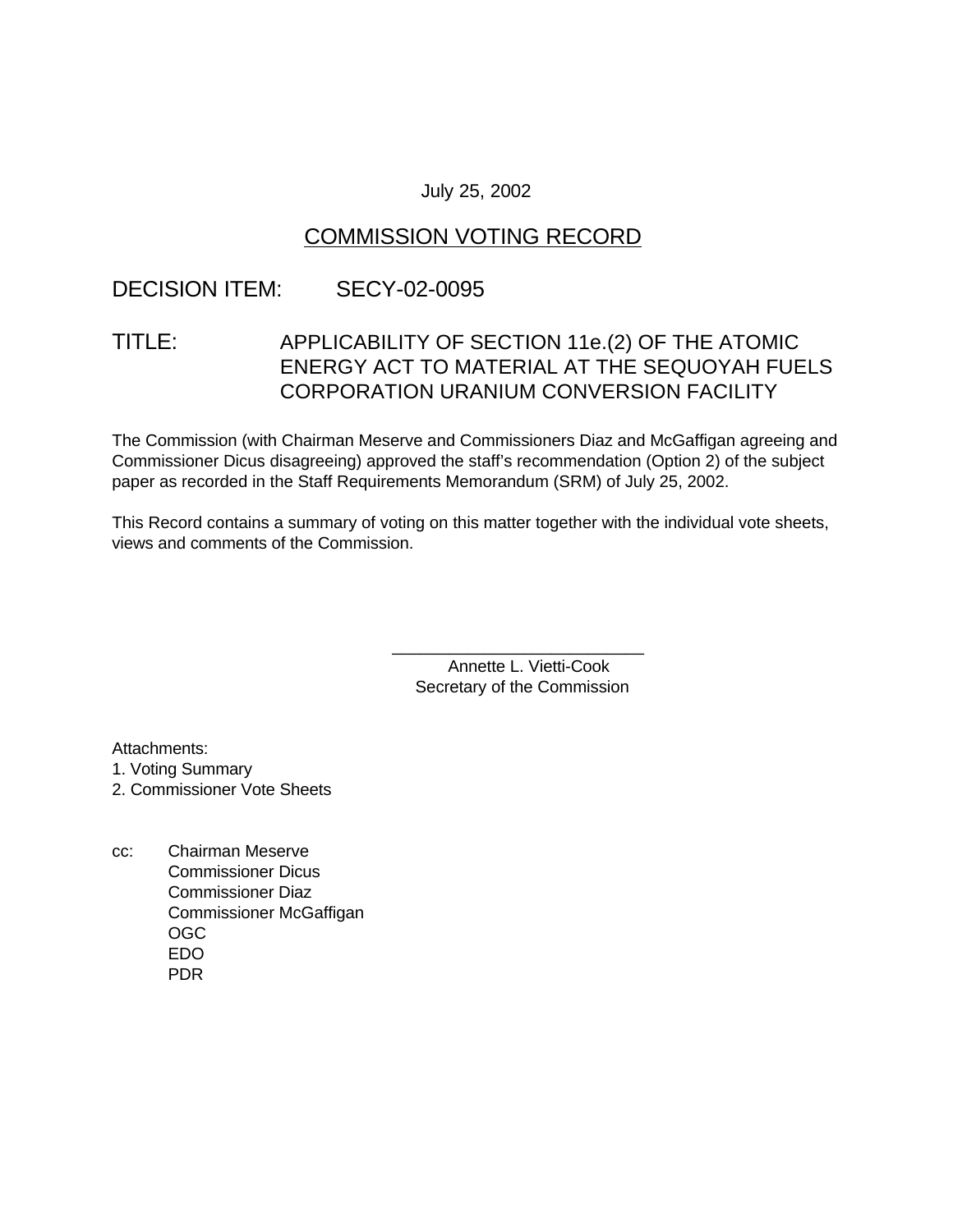### VOTING SUMMARY - SECY-02-0095

### RECORDED VOTES

|                    | <b>NOT</b><br>APRVD DISAPRVD ABSTAIN PARTICIP COMMENTS | <b>DATF</b>  |         |
|--------------------|--------------------------------------------------------|--------------|---------|
| CHRM. MESERVE      | $\mathsf{X}$                                           | X.           | 7/18/02 |
| <b>COMR. DICUS</b> | X.                                                     | $\mathsf{X}$ | 6/25/02 |
| COMR. DIAZ         | X                                                      |              | 6/26/02 |
| COMR. McGAFFIGAN X |                                                        | $\mathsf{X}$ | 7/22/02 |

### COMMENT RESOLUTION

In their vote sheets, Chairman Meserve and Commissioners Diaz and McGaffigan approved the staff's recommendation, Option 2 -- Sequoyah Fuels Corporation (SFC) front-end waste can be classified as Section 11e.(2) byproduct material. The Commissioners provided some additional comments. Commissioner Dicus would have preferred Option 1 -- continue decommissioning the SFC site under the License Termination Rule. Commissioner Dicus felt that it would be an unfair decision to reclassify the proposed SFC front-end waste stream from low level waste to 11e.(2) material, thereby, forcing the Department of Energy to take over the SFC site and material, under Section 202 of the Uranium Mill Tailings Radiation Control Act (UMTRCA), which she does not believe comports with the intent of the UMTRCA legislation. Subsequently, the comments of the Commission were incorporated into the guidance to staff as reflected in the SRM issued on July 25, 2002.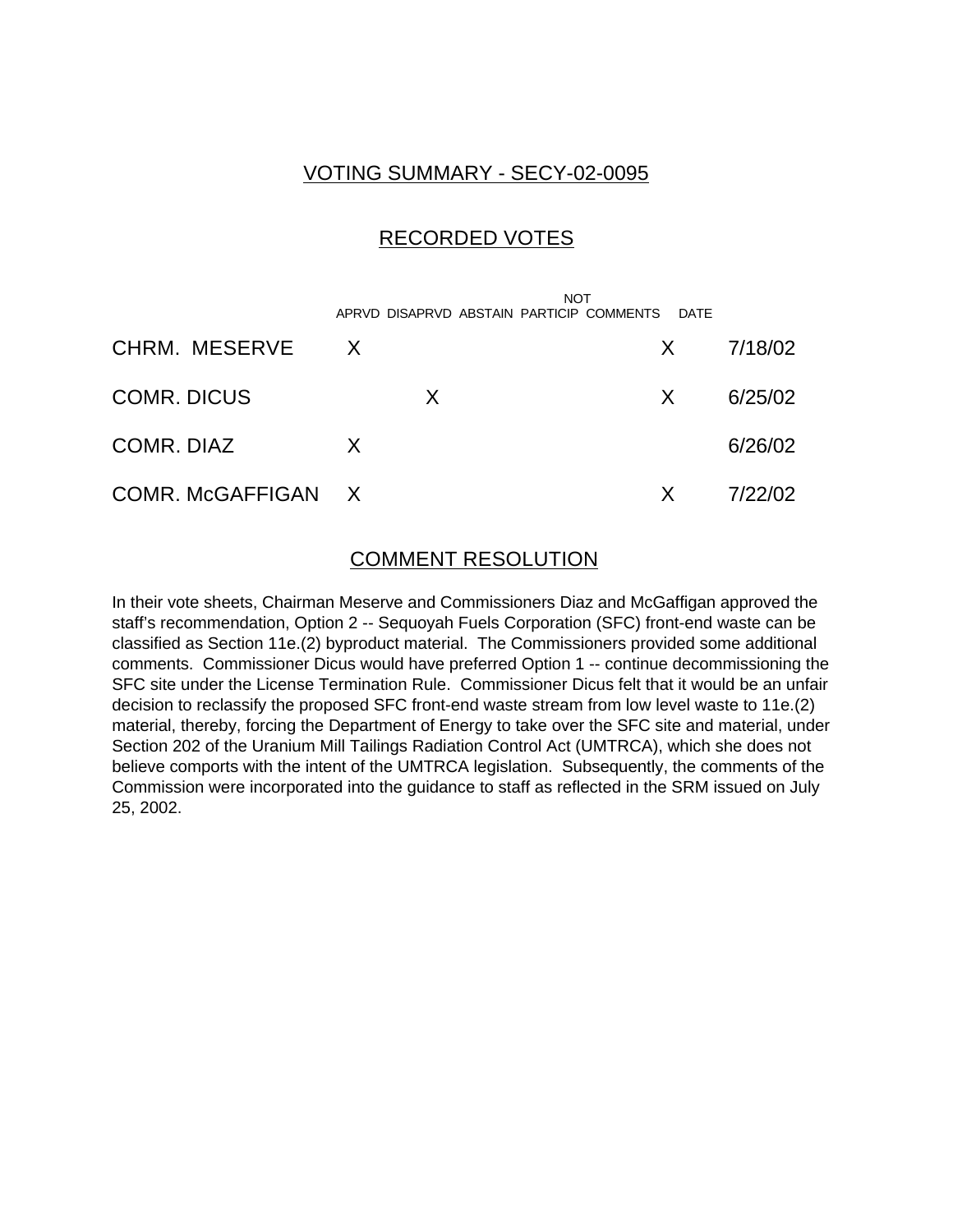#### **Commissioner Comments on SECY-02-0095**

#### Chairman Meserve

SECY-02-0095 requests Commission approval that certain waste at the Sequoyah Fuels Corporation (SFC) facility in Gore, Oklahoma, be classified as section 11e.(2) byproduct material.<sup>1</sup> I conclude that the staff's recommendation is defensible and hence I approve the staff's action.

Section 11e.(2) byproduct material is defined as "the tailings or wastes produced by the extraction or concentration of uranium or thorium from any ore processed primarily for its source material content." 42 U.S.C. § 2014(e)(2). There is a strong basis for concluding that the wastes at issue arise from the extraction or concentration of uranium primarily for its source material content. SFC's front-end processing is intended and does serve to concentrate uranium. In fact, the processes are largely identical to similar stages at a uranium mill. And there is no suggestion in the definition of 11e.(2) byproduct material that all stages involved in the extraction or concentration of uranium or thorium must take place in a mill in order for the wastes to be encompassed by the definition.

Somewhat more difficult is the question of whether the extraction or concentration should be deemed to be from an "ore." This matter has been addressed by the United States Court of Appeals for the District of Columbia Circuit in a decision in which the Court held that the NRC's efforts to confine the definition of 11e.(2) byproduct material could not be sustained, despite the normal deference that a reviewing court gives to an agency's construction of its organic statute. Kerr-McGee Chemical Corp. v. NRC, 903 F.2d 1 (D.C. Cir. 1990).<sup>2</sup> The Court held that Congress intended in the Uranium Mill Tailings Radiation Control Act that the NRC exercise comprehensive regulatory authority over wastes derived from uranium and thorium extraction activities. Thus, the Court determined that the fact that certain material had previously been processed through a mill did not preclude that material from being considered "ore" if it were processed again for source material. Id. at 7-8 (interpreting "ore" to encompass wastes from rare earths processing); see also International Uranium (USA) Corp., CLI-00-1, 51 NRC 9, 23 (2000) (holding that the tailings from processing FUSRAP material are 11e.(2) byproduct material). The holding applies directly here: the fact that the SFC feedstock had previously been processed at a uranium mill does not preclude the wastes from the subsequent processing at SFC from being 11e.(2) byproduct  $material.<sup>3</sup>$ 

<sup>2</sup> I represented the petitioner in this litigation.

 $3$  As noted in the Differing Professional View (SECY-02-0095, Att. 9 at 4), the wastes arising from the processing at SFC have different radiological concentrations than the wastes typically produced at uranium mills. This, of course, is expected because the feed material is of different character. But the definition of 11e.(2) byproduct material focuses on the nature and purpose of the processing, not the characteristics of the wastes. Thus, the difference in concentration does not bear on the classification issue with which we are presented. It does indicate, however, that staff will have to consider the special character of the wastes in assuring

<sup>1</sup> Several years ago I represented the SFC before the Commission on a variety of matters unrelated to the issue presented here. At the time, SFC had different ownership.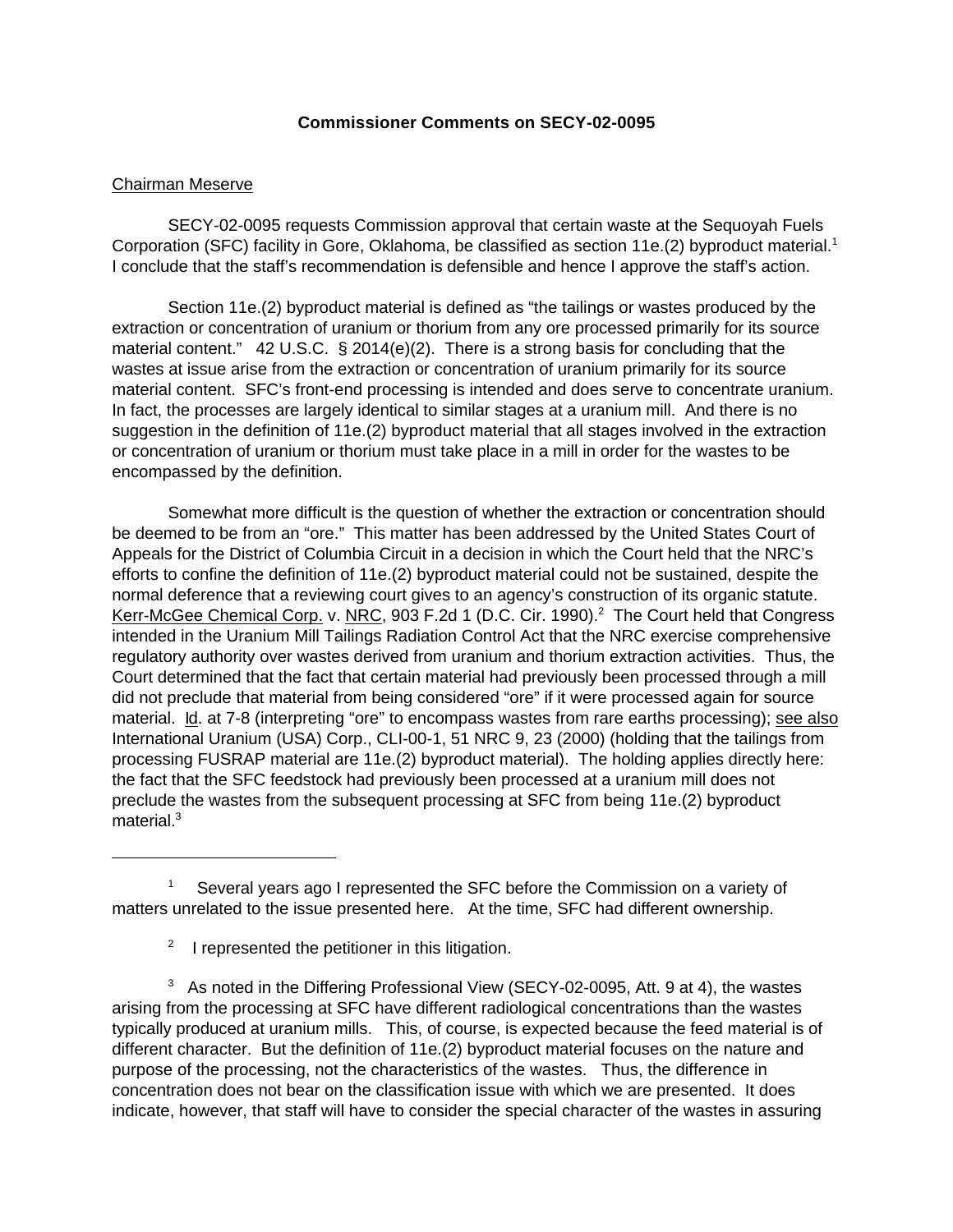I conclude that a categorization of the wastes at issue as 11e.(2) byproduct material is consistent with the statutory definition. The appropriateness of this action is reinforced by considering the consequences that flow from such a conclusion. This option enables resolution of the long-term control of the waste if the wastes are left on site; DOE has indicated that it is prepared to take title to the land and the 11e.(2) byproduct material. A determination that the materials are not 11e.(2) material, by contrast, not only is not required by the statutory language, but also would unnecessarily impose the difficult challenge of finding an independent custodian for long-term institutional controls if on-site disposal is pursued.

Although I ultimately disagree with some of the conclusions asserted by Messrs. Fliegel and Lusher in their Differing Professional View, I compliment them on their thoughtful submission. Their presentation does serve to crystallize the issues in a useful fashion.

#### Commissioner Dicus

After careful consideration of the technical, legislative, and interpretational issues associated with the Sequoyah Fuels Corporation (SFC) proposal to classify its UF $_{\rm 6}$  conversion front-end operations as a continuation of the milling process, thereby, reclassifying the resultant waste stream from low-level waste (LLW) to 11e.(2) byproduct material, I do not support such reclassification. Therefore, I disapprove Option 2 and approve Option 1, to continue SFC site decommissioning under the 10 CFR Part 20, Subpart E, license termination rule.

I do not believe that the front-end of the SFC UF $_{\rm 6}$  conversion process is a continuation of the milling process or that the  $\mathsf{U}_3\mathsf{O}_8$  milling process product, which is the feedstock to the SFC UF $_6$ conversion process, is **ore**. The very nature of SFC's UF<sub>6</sub> front-end operations (i.e., nitric acid dissolution, solvent extraction, and evaporation/concentration) were designed and sequenced to accommodate the complete UF $_{\rm 6}$  process. In my view, a fair comparison of this example is the UF $_{\rm 6}$ conversion process currently in operation at the Honeywell facility. With the Honeywell operation being a "dry process" versus the SFC "wet process," Honeywell's UF $_{\rm 6}$  product refinement is on the back-end, with an additional UF $_{\rm 6}$  process stage. Whereby, SFC's wet process would require the UF $_{\rm 6}$  product refinement stage on the front-end, which eliminates the additional back-end stage as in the case of Honeywell's "dry process." It is my view that SFC's front-end steps are process design requirement steps for the complete UF $_{\rm 6}$  conversion process, and should not be considered a continuation of the milling process. These are the design process steps needed to produce  $UF<sub>6</sub>$ spec product, which was once used as feedstock for enrichment operations at gaseous diffusion plants, as well for the SFC UF $_{\rm 6}$  to DUF $_4$  reduction process.

I believe that it would an unfair decision to reclassify the proposed SFC front-end waste stream from LLW to 11e.(2) material, thereby, forcing the Department of Energy (DOE) to take over the SFC site and material, under Section 202 of the Uranium Mill Tailings Radiation Control Act (UMTRCA), which I do not believe comports with the intent of the UMTRCA legislation. Section 151(b) of the Nuclear Waste Policy Act (NWPA) currently provides DOE with the authority to assume title and custody of LLW and land on which such waste is disposed of, upon request by the owner, following termination of the license issued by the NRC. I recognize that the resolution of this matter has not been resolved with DOE and that DOE is pursuing title and custody takeover of such sites with the Department of Interior. However, and regardless of legislative

protection of public health and safety.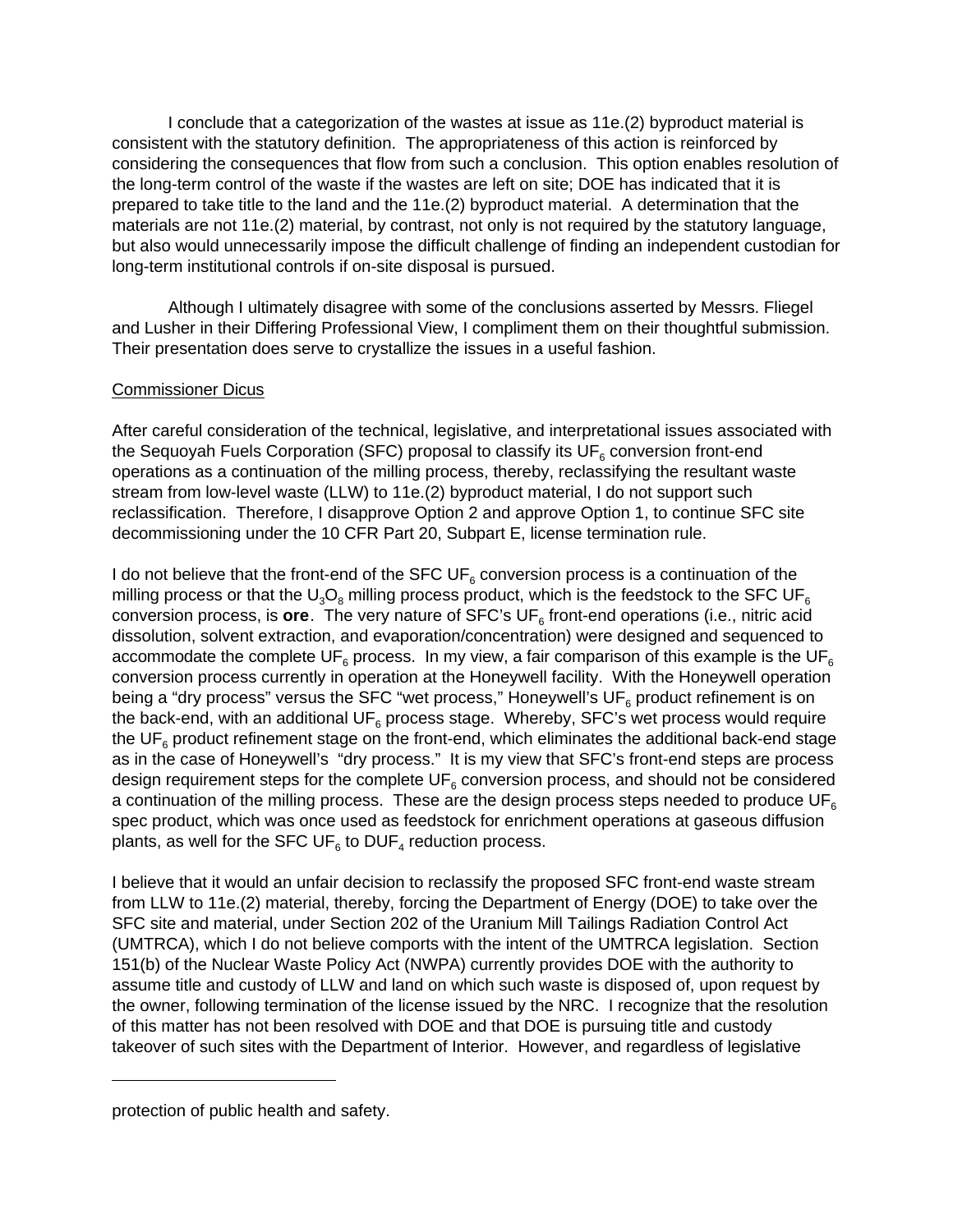mechanisms to allow and/or force Federal take-over of title and custody of LLW or 11e.(2) decommissioning sites, the Commission still has a responsibility to develop and implement fair and consistent policy positions, so that our regulatory requirements and practices can also be implemented with consistency and predictability.

While it may be permissible interpretation of the language in the statute to continue to consider yellow cake processed away from a uranium mill as still being ore being processed for its source material content, I cannot conclude that such is the preferred or best interpretation from a policy standpoint. It has always been clear that one of the overriding concerns of Congress in passing UMTRCA legislation was to close a regulatory gap so that materials not at the time subject to any regulation, would be covered. At that time, mill tailings from heap leach or in-situ leach facilities and similar wastes, were not being regulated. That is not the case with the materials at Sequoyah Fuels, which has always been regulated as source material. Similarly, I am not convinced that we should create a new and rather stretched definition of ore, in order to force the material at SFC into the Atomic Energy Act's 11e.(2) definition. However attractive it may be to solve the disposal concerns of this licensee by attempting to have DOE take title and custody under UMTRCA, I do not believe that expediency makes good policy in this instance.

It is my view that the SFC restricted release situation is quite similar to AAR's, as well as to many other decommissioning licensees, both existing and former. The Staff Requirements Memorandum for SECY 01-0194 addressed restricted release issues and concerns, and directed staff, in part, to conduct a comprehensive analysis of the restricted release provisions of 10 CFR 20.140 and the alternate criteria of 10 CFR 20.1404 of the LTR, as well as to resolve how to make those provisions more available for licensee use.

With respect to the SFC decommissioning situation, they still have options to consider if the frontend waste is not reclassified as 11e.(2) material, such as:

- 1. Disposal of waste at an existing LLW disposal facility; or
- 2. Consistent with the SRM for SECY 99-012, the **disposal** of "other than 11e.(2) byproduct material," or **its use as alternate feed material**, under certain conditions, at uranium mill tailings impoundments.

However, it is becoming more obvious that the Commission will need to revisit the restricted release provisions of the LTR since licensees are truly having problems in finding a third party willing to take over title and custody, and I believe that the direction provided to staff in SRM 01- 0194 will facilitate a path to resolution. I also believe that there is no incentive for any State authority to take over title and custody to any site, when DOE can be viewed as the default custodian and will always be viewed as such (Under 151(b) of the NWPA which is voluntary ownership and under Section 202 of UMTRCA which is mandatory ownership). I don't believe that the NRC's washing of its hands with respect to reclassifying the SFC LLW to 11e.(2) byproduct material, fixes anything. In fact, even if the 11e.(2) classification is determined, SFC would still need DOE's approval under Section 151(b) of the NWPA for the remaining non-11e.(2) material (**approximately 1,981,386 ft<sup>3</sup>** ). As identified in DOE's May 13, 2001, response to this very issue, DOE expressed no formal opinion, but simply repeated existing legislative language regarding Section 202 of UMTRCA and 151(b) of NWPA.

### Commissioner Diaz